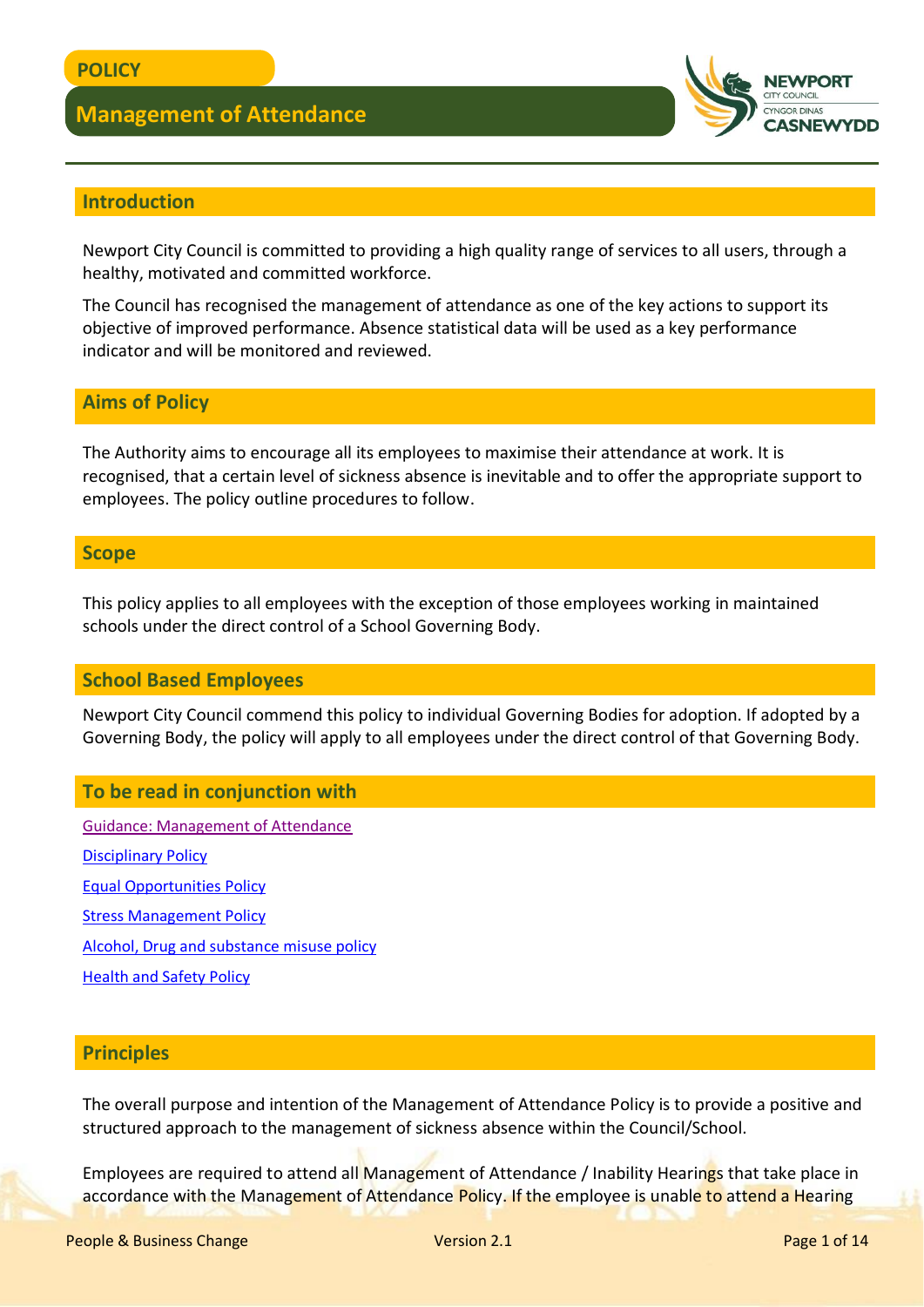

due to unforeseen circumstances or due to their ill health they must advise their manager of this as soon as possible. A decision may be made to rearrange the meeting; alternatively the employee may be given the opportunity of making written representations to the meeting or sending a trade union representative or work colleague on their behalf.

If the employee fails to attend a Hearing without prior notification and / or a reasonable explanation, the hearing will proceed in their absence and a decision will be made based on all the information available at the time of the Hearing.

At all Hearings or contact visits the employee should be advised that that they have the right to be represented by a Trade Union representative or a work colleague. Where an employee's representative is unavailable to attend a hearing, one alternative date within seven calendar days of the original date should be arranged. Should the employee or their representative be unable to attend the re-arranged date, the Hearing will be held in their absence or written representations will be accepted.

The Management of Attendance is the responsibility of both the Manager and the Employee. It is a mandatory part of a manager's role to manage and try to reduce sickness absence levels in their area. Any manager failing to do this without acceptable reasons may be subject to action either under the Council's/School's Disciplinary Policy or Capability Policy.

#### **POLICY**

#### **Management Responsibilities**

When dealing with attendance issues managers should be particularly mindful of the Equality Act 2010 and should take Human Resources advice where appropriate.

It is expected that managers will deal with attendance issues in a fair and consistent manner and follow procedures set out in this policy.

It is the responsibility of the manager to ensure that employees are aware of their responsibilities under Management of Attendance and of their [Sickness Absence Reporting Procedure.](http://www.newport.gov.uk/documents/Policies/HR-Sickness-Absence-Reporting-Procedure.pdf)

#### **Employee Responsibilities**

Employees have responsibility to ensure their attendance is at an acceptable level. Regular and punctual attendance is an implied term of every employee's contract of employment. Where an employee is off work due to sickness absence they must follow the agreed procedures. Failure to follow these agreed procedures may result in action under the Council's/School's Disciplinary Policy. The agreed procedures are:

(a) reporting any non-attendance in line with agreed [Sickness Absence Reporting Procedure](http://www.newport.gov.uk/documents/Policies/HR-Sickness-Absence-Reporting-Procedure.pdf) indicating whether the absence is as a result of an accident at work. \* It is not permitted to notify absence by sending an email or a text message.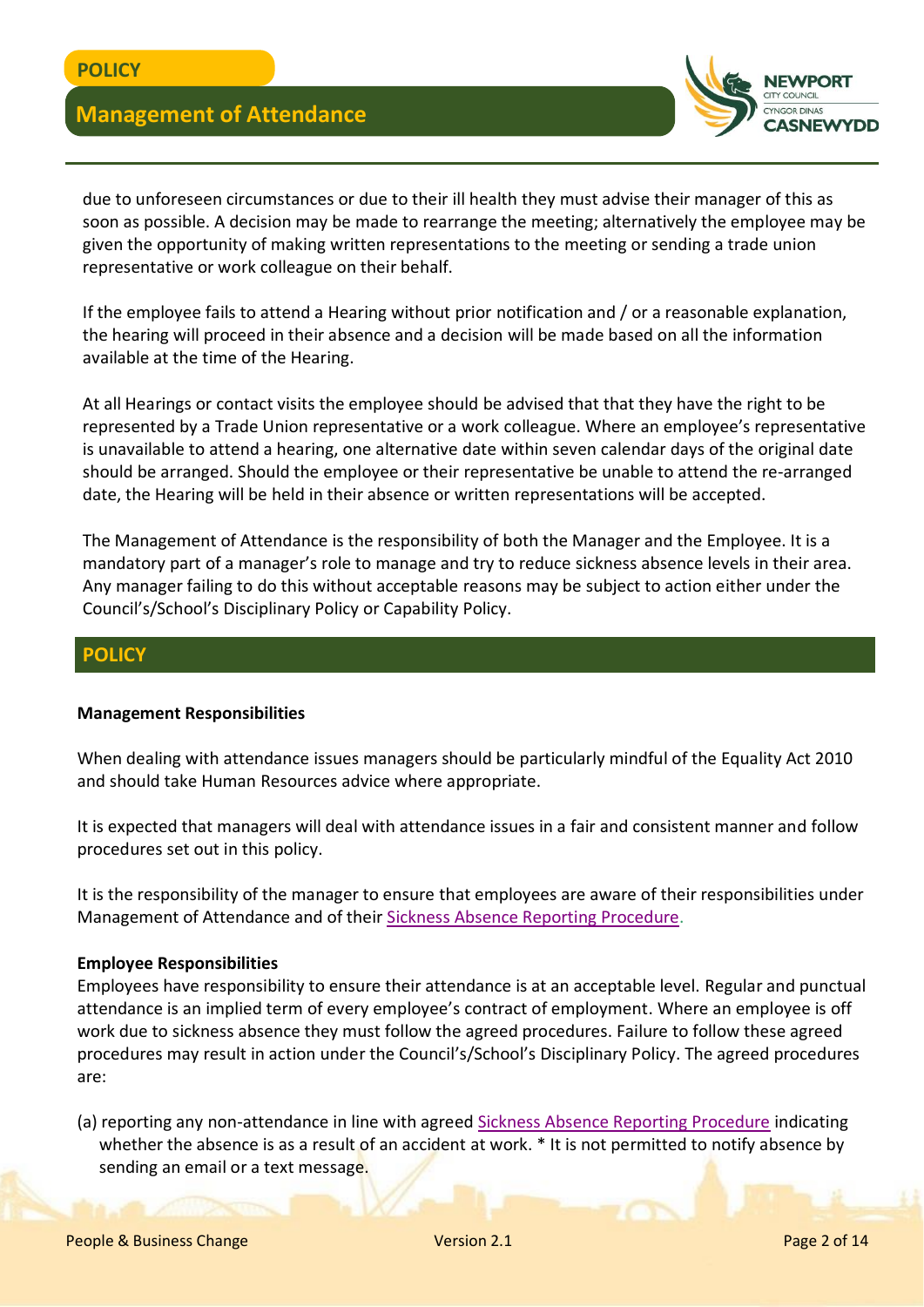

- (b) provide a Statement of Fitness for Work (Fit Note) not later than the eighth calendar day of absence. Any absence, after the 7th day, not covered by a Fit Note will be viewed as unauthorised and may be dealt with under the Disciplinary Policy. Employees are expected to provide Fit Notes throughout the entire period of absence. Retrospective Fit Notes are unacceptable. Failure to provide a Fit Note within 3 calendar days of the date due will result in suspension of occupational sick pay. Where this occurs occupational sick pay will only be reinstated from the date the Fit Note is received. \*
- (c) attend appointments made with the Occupational Health Advisor as requested. Where an employee fails to attend without providing 48 hours' notice, or a reasonable explanation, occupational sick pay will be suspended until attendance at a rescheduled occupational health appointment and the cost of the missed occupational health appointment will be charged to the employee. \*
- (d) maintain regular contact with their manager
- (e) inform their manager where their absence from work is related to participation in professional sport or injury while working in the employees own time on his/her own account for private gain or for another employer;\*\*
- (f) inform their manager if the absence is due to an accident involving a third party and whether damages may be receivable in these circumstances. See note in Management of Attendance Guidance.
- (g) not engage in any activity which may be prejudicial to their recovery and fitness to attend work  $*$
- (h) not go on holiday during a period of long term sickness absence without first seeking authorisation from their manager. Before authorisation is provided the manager may require confirmation from the employee's GP or occupational health that the holiday will not prejudice their recovery. Where authorisation is provided the period will be considered as annual leave and will be deducted from the employee's annual leave entitlement and paid in accordance \*

#### **\*occupational sick pay may not be paid when employees do not adhere to this requirement. \*\* occupational sick pay may not be paid in these circumstances.**

#### **Term Absence**

Short term relates to any sickness absence of 14 calendar days or less.

#### **Long Term Absence**

Long term relates to any sickness absence of 15 calendar days or more.

#### **ACTION ON EMPLOYEES RETURN TO WORK**

On return to work from ALL sickness absence:

- (a) An employee must ensure the precise reason for the absence is recorded;
- (b) The manager must conduct a return to work discussion within 7 calendar days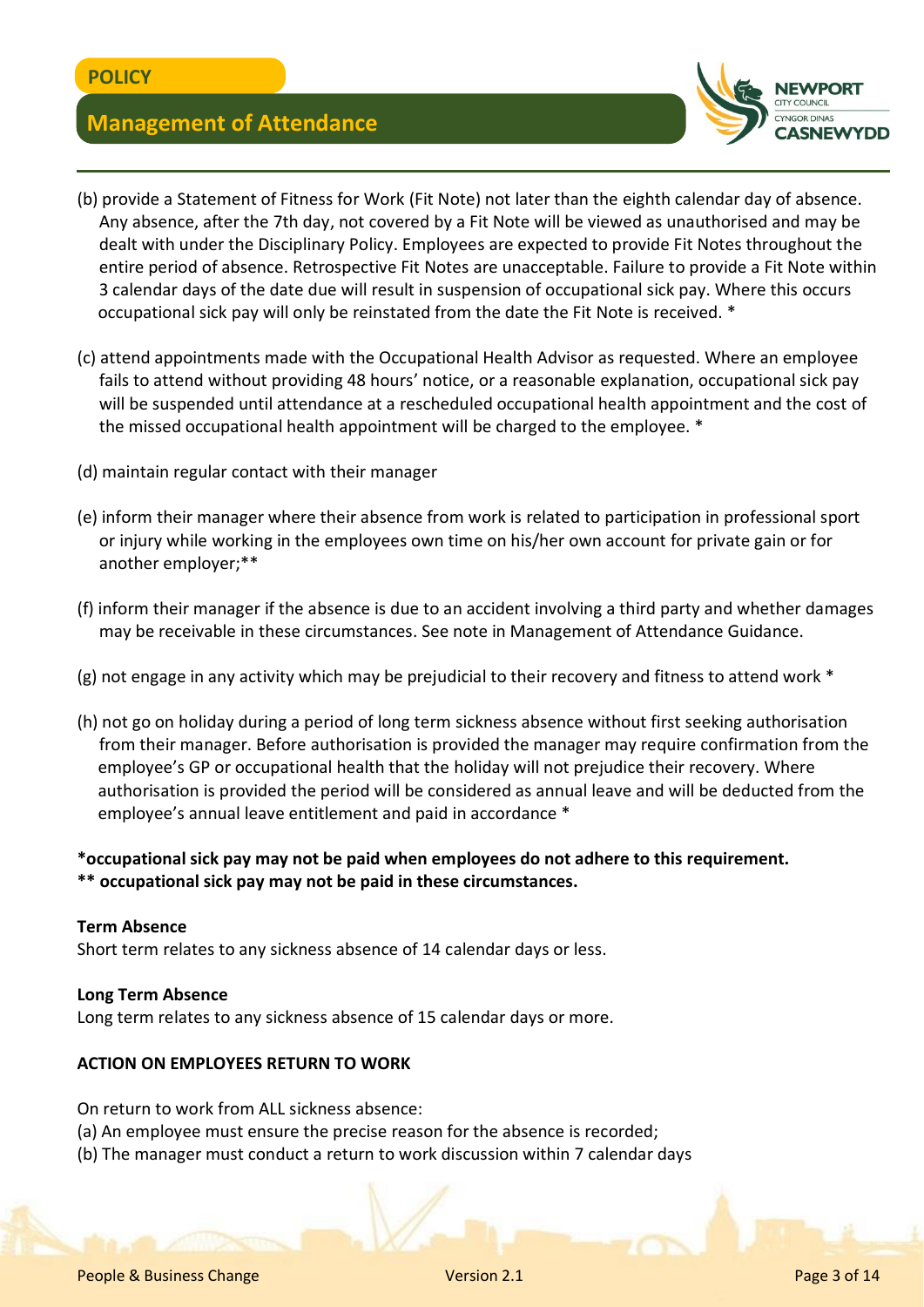

#### **Return to Work Discussion**

On a return to work from any sickness absence regardless of length, discussion must take place between the manager and employee using the return to work discussion form within 7 calendar days of the employee's return.

The return to work discussion should be recorded using the relevant screen in iTrent Manager Self Service, Fit Notes should be scanned and attached to the absence record in iTrent, and any other relevant paperwork must be forwarded to the Employment Services Team.

NOTE – Where there is clear evidence that the real reason for the absence has not been given i.e. that the employee has not been genuinely sick, action under the [Disciplinary Policy](http://www.newport.gov.uk/documents/Policies/HR-Disciplinary-Policy.pdf) may be more appropriate.

#### **LEVELS OF ATTENDANCE**

It is the manager's responsibility to ensure that the following procedure is followed where an employee reaches one or more of the sickness absence triggers outlined below or there is concern regarding an employee's level / pattern of attendance:

#### **Sickness Absence Triggers**

A referral to Occupational Health should be considered by the manager following any period of sickness absence. However it is not necessary for a referral to have been made before taking management action.

As outlined above, a return to work interview must be undertaken for EVERY period of sickness absence at which the manager should advise the employee of what action will be taken as a result of their sickness absence.

**Employees sickness absence will be monitored according to days lost and number of occurrences and the Management Action will be based on the higher of the two categories.**

| Number of days lost in last 12<br>rolling months | Number of occurrences in last<br>12 rolling months | <b>Management Action</b>                   |
|--------------------------------------------------|----------------------------------------------------|--------------------------------------------|
| $1-3$ days                                       | 1-2 occurrences                                    | No Further Action                          |
| $4 - 6$ days                                     | 3 occurrences                                      | <b>Management Support</b>                  |
| 7-9 days                                         | 4 occurrences                                      | Management<br>οf<br>Attendance Interview   |
| 10 days or more                                  | 5 occurrences                                      | Management of<br><b>Attendance Hearing</b> |
|                                                  |                                                    | 0R                                         |

People & Business Change Version 2.1 Page 4 of 14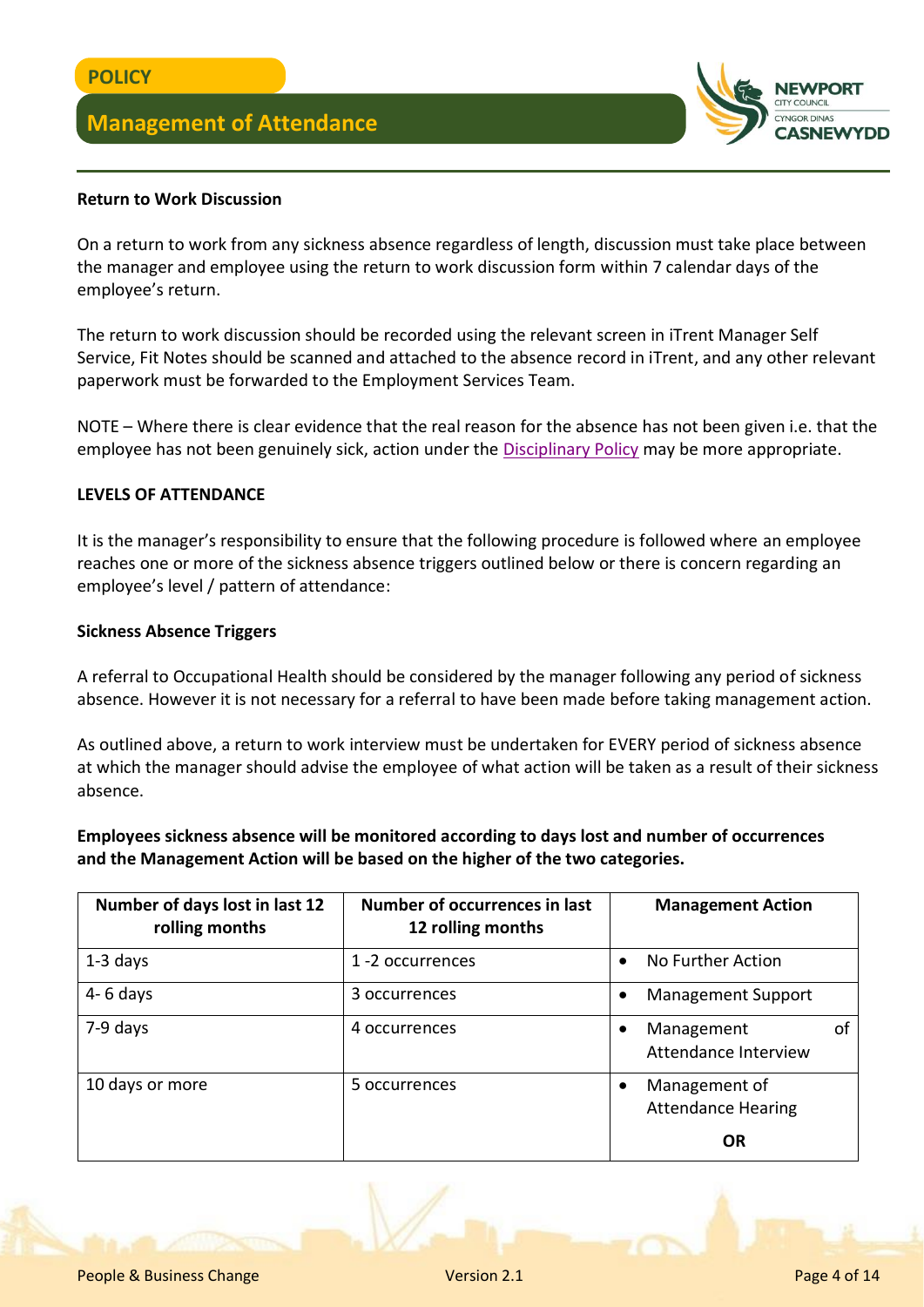

|                                                                                                      |  | Management of<br>Attendance Interview<br>where 10 days or more is<br>linked to 1 occurrence of<br>absence * |
|------------------------------------------------------------------------------------------------------|--|-------------------------------------------------------------------------------------------------------------|
| 3 further absences or 4 further days absence or more whilst in receipt<br>of a First Written Warning |  | Management of<br><b>Attendance Hearing</b>                                                                  |
| 3 further absences or 4 further days absence or more whilst in receipt<br>of a Final Written Warning |  | Management of<br><b>Attendance Hearing</b>                                                                  |

In addition to the above triggers, where an employee's sickness absence shows a repetitive pattern, that may become apparent over more than a 12 month period a Management of Attendance Interview should be held.

Where an employee's absence is related to a condition under the Equality Act 2010 or is a pregnancy related absence, further guidance can be found in the [Management of Attendance Guidance](http://www.newport.gov.uk/documents/Policies/HR-Management-of-Attendance-Guidance.pdf) document.

\* Where, having attended a Management of Attendance Interview due to one absence of 10 days or more, an employee has a further 1 period of sickness absence, the manager should progress to a Management of Attendance Hearing.

#### **[Management of Attendance Interview](http://www.newport.gov.uk/documents/Policies/HR-Management-of-Attendance-Interviews-Guidance.pdf)**

Where a Management of Attendance Interview is to be arranged the employee should be provided with a minimum of 24 hours' notice and should be advised of their right to be accompanied by a trade union representative or work colleague.

A [copy of the letter confirming](http://www.newport.gov.uk/documents/Templates/HR-Outcome-of-MoA-Interview.docx) the interview must be kept on the employee's personal file.

#### **Management of Attendance Hearings**

Where a manager has determined to progress to a Management of Attendance Hearing the employee should be notified of the date and arrangements for the Hearing in writing with a minimum of seven calendar days' notice. [All documentation relating to the management case](http://www.newport.gov.uk/documents/Templates/HR-Management-of-Attendance-Report-Template.docx) must be forwarded to the employee and the Chair of the Management of Attendance Hearing who will be a Section Head/Head Teacher (or their nominated representative) a minimum of seven calendar days prior to the date of the Hearing by the manager. Should the employee wish to submit any documentation in support of their case, this must be provided to the Chair of the Hearing (with a copy to the manager) no less than 48 hours prior to the date of the Hearing.

The format of the hearing will follow the process outlined in the [Management of Attendance Hearing](http://www.newport.gov.uk/documents/Policies/HR-Management-of-Attendance-Hearing-Format.pdf)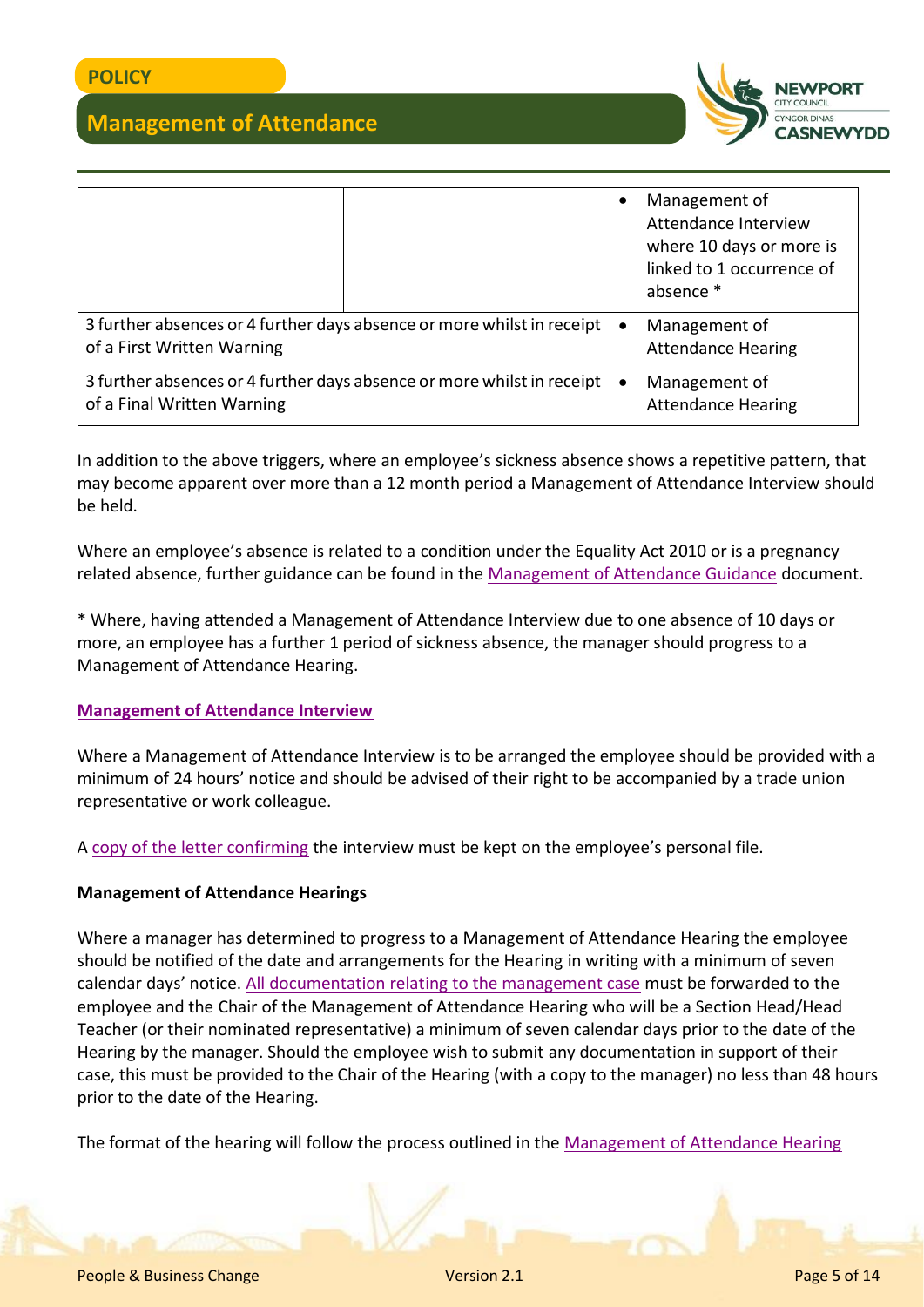

[Document,](http://www.newport.gov.uk/documents/Policies/HR-Management-of-Attendance-Hearing-Format.pdf) following which the Section Head/Head Teacher (or their nominated representative) will determine the appropriate sanction. Any warning issued as a result of a Management of Attendance Hearing will be valid for 12 months from the date issued.

Where a Management of Attendance Hearing is being held to consider the potential dismissal of an employee the Hearing must be chaired by a Head of Service/Staff Discipline and Dismissal Committee. Where a decision is made to dismiss the employee, this will be on the grounds of health capability and the employee will be notified of their right of appeal. The employee will receive notice in line with their contractual / statutory notice period (up to a maximum of 12 weeks), together with any outstanding holiday pay from the current annual leave year.

#### **Appeals against action as a result of a Management of Attendance Hearing**

An employee has the right of appeal against any sanction issued as a result of a Management of Attendance Hearing to the manager immediately senior to the one who has issued the warning, stating their grounds of appeal. If the employee exercises their right of appeal, the Appeal Hearing decision is final and there is no further right of appeal.

Intent to appeal must be notified in writing within seven calendar days of the date of the decision.

An employee who wishes to appeal against dismissal, has the right of appeal to the Members' Appeal Panel. The letter of appeal must be addressed to the Head of People and Transformation and must state the employee's grounds of appeal.

#### *School-based Employees*

*In a school, an employee who wishes to appeal against dismissal, or against a warning issued by the Head Teacher, has the right of appeal to the Governing Body's Staff Discipline and Dismissal Appeal Committee. The letter of appeal must be addressed to the Clerk to the Governing Body, and must state the employee's grounds of appeal.*

#### **MANAGEMENT OF ATTENDANCE ANNUAL REVIEW**

On an annual basis, a review of sickness absence across a team will be carried out by the department manager. The outcome of this review will categorise an employee's attendance level into the following categories:

| Category  | Number of days lost per<br>annum | <b>Number of occurrences per</b><br>annum |
|-----------|----------------------------------|-------------------------------------------|
| 100%      | 0 days                           | 0 occurrence                              |
| Excellent | $1 - 3$ days                     | 1-2 occurrence                            |
| A         | 4-6 days                         | 3 occurrences                             |
| B         | $7 - 9$ days                     | 4 occurrences                             |
| C         | 10 days or more                  | 5 occurrences or more                     |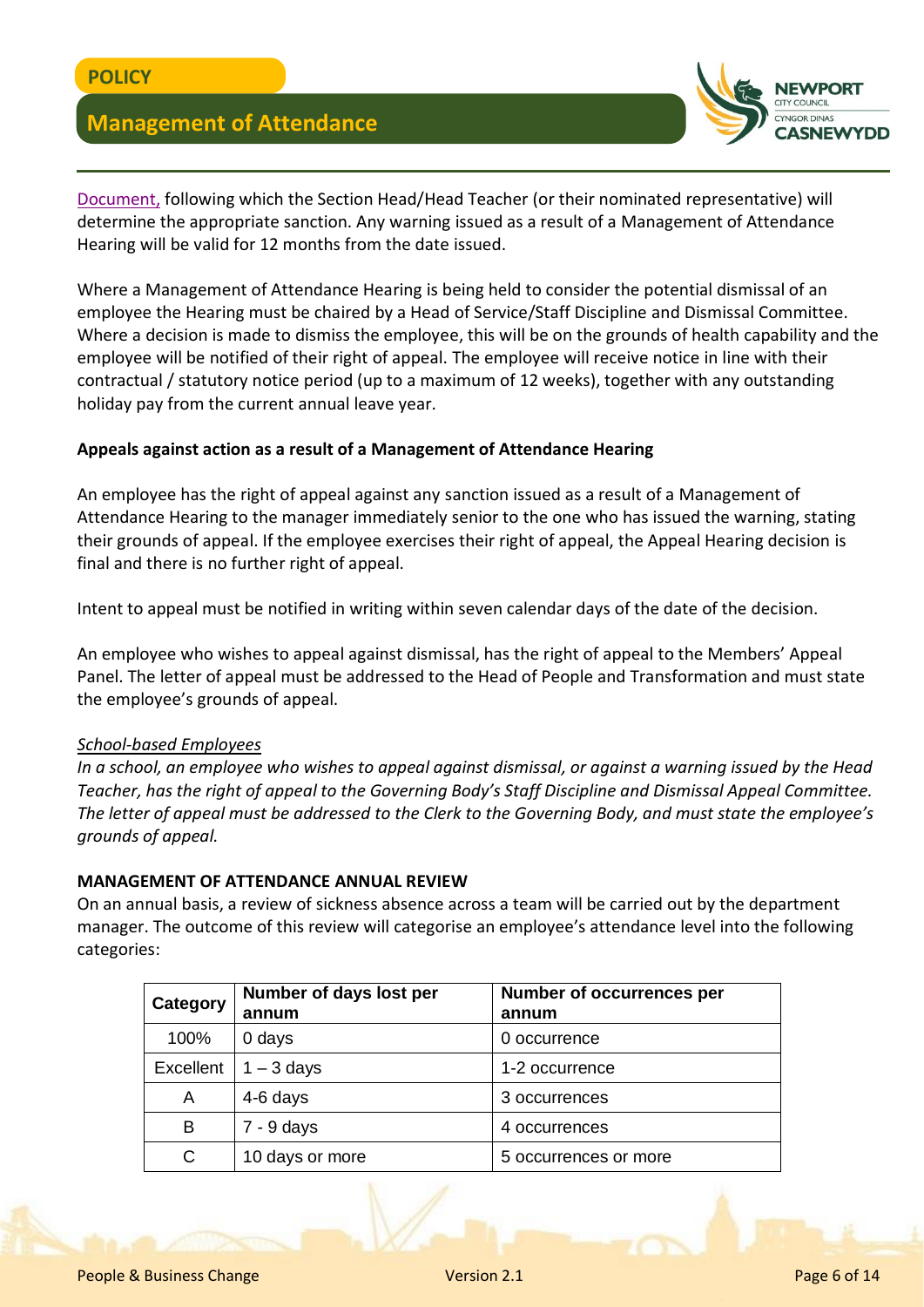

Further information on management action to be taken in relation to each category can be found in the [Management of Attendance Guidance.](http://www.newport.gov.uk/documents/Policies/HR-Management-of-Attendance-Guidance.pdf)

#### **OCCUPATIONAL HEALTH**

#### **[Occupational Health Referral](http://www.newport.gov.uk/documents/Forms/HR-Occupational-Health-Wellbeing-Referral-Form.docx)**

A referral to occupational health may be made by a manager for the following reasons:

- Short term intermittent absence
- Long term absence (on 15th calendar day of absence)
- Employee request
- Management support where the employee has made them aware e.g. stress related cases
- Where an absence is related to stress or a musculoskeletal condition an immediate referral should be made.
- Medical suspension

A referral to Occupational Health does not relieve a manager of their responsibility to manage the employee's absence. Information gained from Occupational Health will be used to manage the attendance of the employee.

All referrals will be assessed (as part of a triage process) by a member of Human Resources to decide whether a referral should be made to our Occupational Health Advisor (for a clinical diagnosis) or to a Wellbeing Advisor within our Health and Safety Team for support on stress related issues or musculoskeletal disorders which may require risk assessments rather than clinical diagnosis. In some cases, no referral will be made if there is an opportunity for Human Resources to support managers in dealing with their employee's absence.

#### **Occupational Health Appointment**

When an employee attends an appointment with the Occupational Health Advisor they will be asked to give their consent for information gained during their appointment to be disclosed to the manager. Should an employee refuse consent for Occupational Health to release the report, the manager will continue to manage the employee's attendance based on the information available to them. On receipt of a letter detailing an appointment with the Occupational Health Advisor the employee must advise the contact named in the letter if they are unable to attend and provide a reasonable explanation. Where the employee gives notice that they cannot attend for an appointment then another appointment will be made. Unless there are exceptional circumstances, 48 hours' notice of non-attendance will be expected. Failure to do so will result in the cost of the missed occupational health appointment being charged to the employee.

When an employee fails to attend an appointment with the Occupational Health Advisor without prior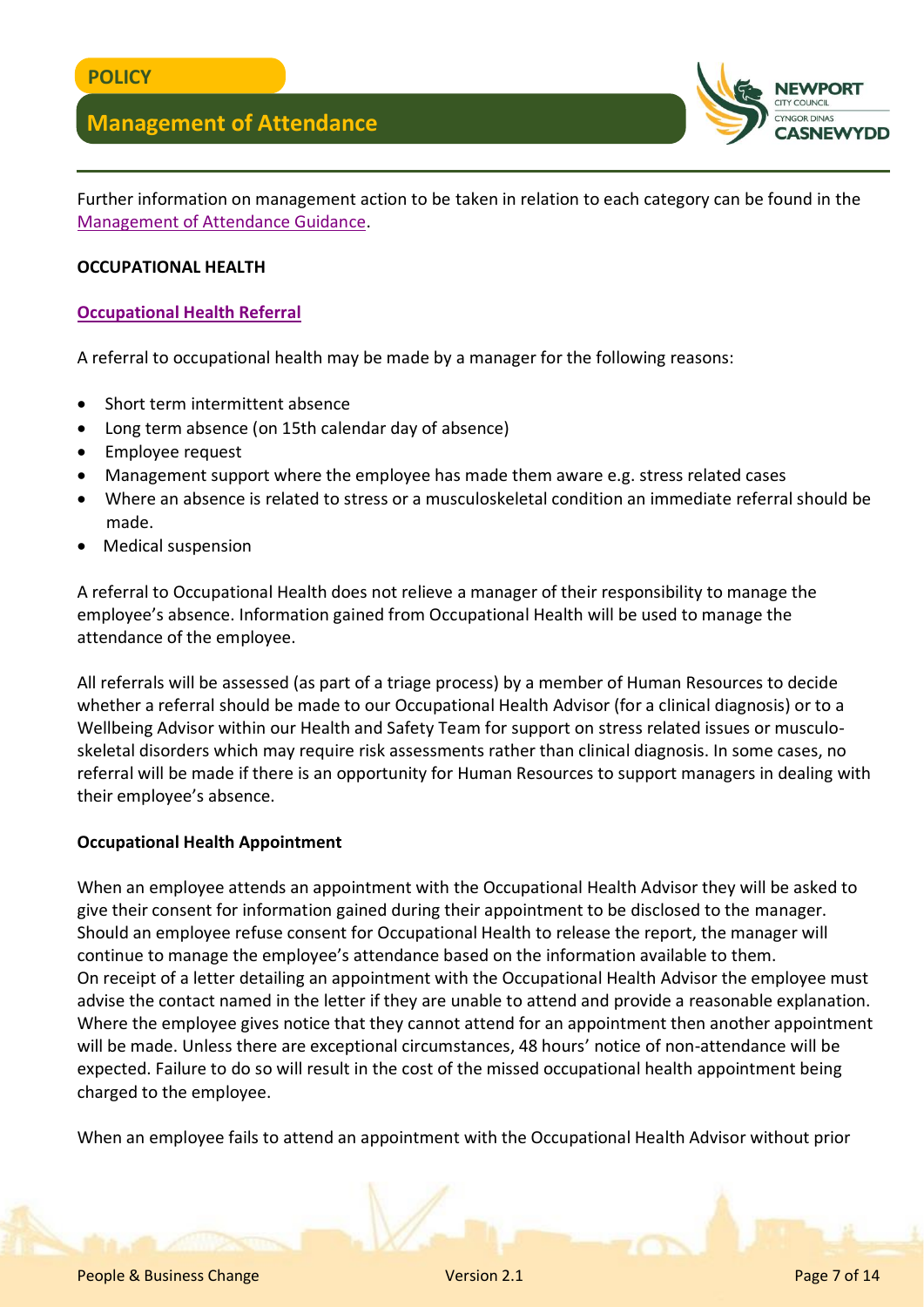

notification then there may also be an immediate suspension of occupational sick pay where no reasonable explanation is provided. Reinstatement will be dependent on attending another appointment and will be effective from the date of the appointment. Failure to attend a second appointment may also result in action under the [Disciplinary Policy.](http://www.newport.gov.uk/documents/Policies/HR-Disciplinary-Policy.pdf)

Where, due to the nature of an employee's illness, attendance is not possible, the employee should inform their manager, and a home visit will be arranged dependent on advice gained from occupational health and the employee's GP.

#### **Action following occupational health appointment**

Once an employee has attended an occupational health appointment, the manager will receive a report from the Occupational Health Advisor. The Occupational Health Advisor cannot make decisions on behalf of the Council/School, however the information they provide will help inform any employment decision made.

The information obtained from the report should be used by the manager to identify:

- (a) the likely duration of the sickness absence. This will enable the manager to organise cover for the employee and to establish possible additional costs arising from such cover;
- (b) whether the absent employee requires or will benefit from the provision of specific support;
- (c) whether additional appointments with the Occupational Health Advisor will be needed;

The Occupational Health Adviser may also recommend one of the following:

- (a) The employee is fit to return to work.
- (b) The employee is fit to return to work including a recommendation for a period of rehabilitation which may include a limited reduction in hours or duties for a short-term period to assist the employee in returning to normal working. This phased return to work should in most circumstances be for no longer than a two working week period and should commence on no less than 50% of the employees contracted hours.
- (c) The employee's health condition will require some changes to their duties or work environment before a return to work is possible. If employee has a condition covered by the Equality Act 2010, the Occupational Health Advisor may suggest specific adjustments to enable them to undertake the duties of their substantive post.
- (d) The employee's health condition will make a return to work to undertake their present job unrealistic. If this is the case alternative employment will need to be considered as per the Occupational Health Advisors recommendation. In these circumstances the employee will be asked to complete an [employee profile form,](http://www.newport.gov.uk/documents/Forms/HR-Employee-Profile.docx) and their details will be added to the redeployment list. The standard timescale for a search for alternative employment will be for 4 weeks. In exceptional circumstances the standard timescale may be amended. Any offer of alternative employment will be subject to confirmation from the Occupational Health Adviser on the employee's fitness to undertake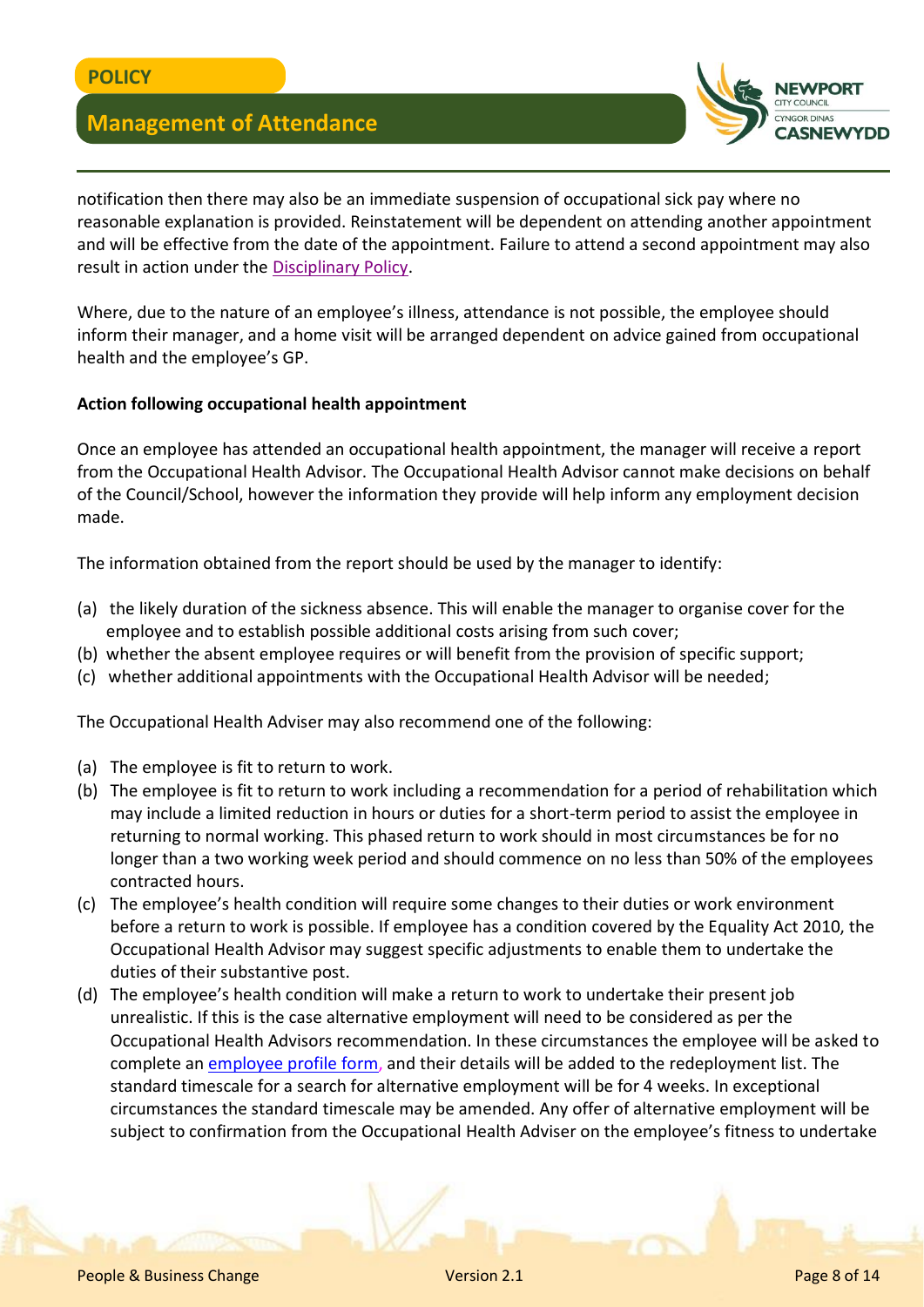

the duties of the post. There is no payment of detriment where the employee accepts a lower graded post.

(e) The employee is fit to return to work in the future but the Occupational Health Advisor is unable to give a definitive timescale and recommends a review Occupational Health appointment. Where this recommendation is provided the service area will need to determine whether they are able to continue to sustain the employee's absence.

If the manager has determined that the service area is no longer able to sustain the period of absence the employee should be referred to an Independent Medical Adviser for them to certify whether they recommend the employee is a candidate for ill health retirement.

Where it is determined that the employee is not a candidate for ill health retirement the manager will need to discuss with the employee about the possibility of dismissal either via a termination by mutual consent or via a formal inability hearing chaired by a Head of Service/Staff Discipline and Dismissal Committee of the Governing Body.

(f) The employee is not a candidate for ill health retirement but is unable to return to work in the foreseeable future and no suitable redeployment is available. The employee should still be referred to an Independent Medical Adviser for them to certify whether they would recommend ill health retirement.

Where it is determined that the employee is not a candidate for ill health retirement the manager will need to discuss with the employee about the possibility of dismissal either via a termination by mutual consent or via a formal inability hearing chaired by a Head of Service/Staff Discipline and Dismissal Committee of the Governing Body. Any decision on this matter should take account the length of absence and the up to date prognosis.

(g) The employee's health condition will make a return to work impossible, and ill health retirement is appropriate. The employee will be referred to the Independent Medical Advisor for them to certify whether they recommend ill health retirement.

Once the Independent Medical Adviser has informed the Council that the employee is medically unfit to return to work and is a candidate for ill health retirement the manager should refer to the 'Ill Health Retirement' section of this document.

#### **TERMINATION OF EMPLOYMENT**

Should an employee's absence become unsustainable by the service area, the manager will have to determine whether or not they can continue to sustain the absence. This action is not to question the genuine nature of the illness, it is as a result of the impact on the service area and therefore the manager will have to consider the following options.

#### **Mutual Termination**

Where the employee's health condition will make a return to work unrealistic within the foreseeable future, which cannot be sustained by the Service Area/School a mutual termination will be discussed with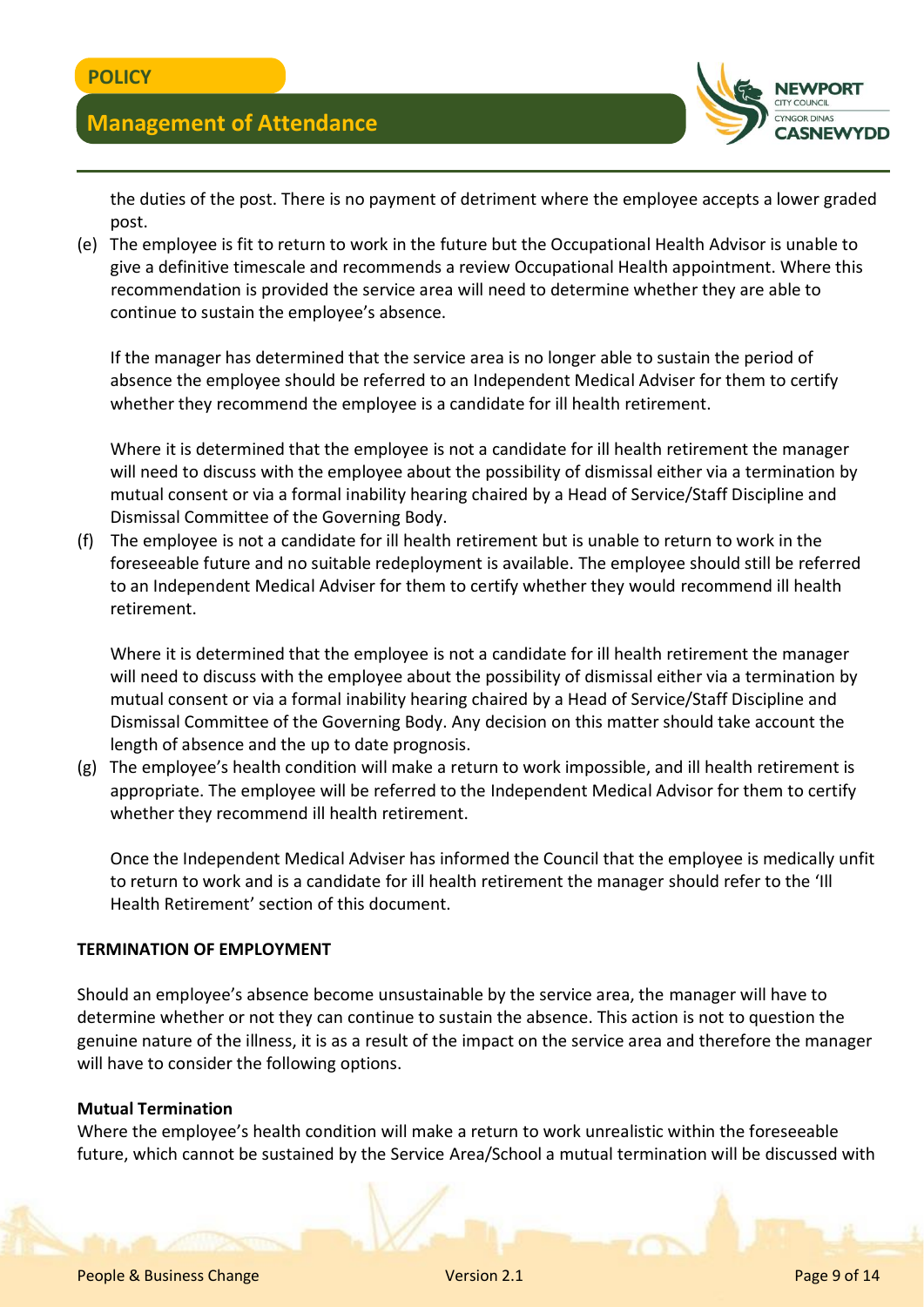

the employee and they should be advised of their right to be accompanied at the meeting by a trade union representative or work colleague.

If the employee agrees to a mutual termination of employment they would receive pay in lieu of notice in line with their contractual / statutory notice period, together with any outstanding holiday pay from the current annual leave year.

#### **Inability Hearing**

If the employee doesn't agree to a mutual termination the manager [will arrange a formal inability hearing](http://www.newport.gov.uk/documents/Templates/HR-Invitation-to-Inability-Hearing.docx) in order to consider whether the Service Area/School can continue to sustain the employee's absence. The employee must be given seven calendar days' notice of the date of the inability hearing also advising of their right to be accompanied by a trade union representative or work colleague.

An inability hearing will be chaired by a Head of Service / Staff Discipline or Dismissal Committee of the Governing Body.

Where a decision is taken to dismiss the employee this will be on the grounds of health capability. The employee will be notified of the decision in writing and of their right of appeal within 7 calendar days of the date of the decision.

#### **Ill health Retirement**

Once the Independent Medical Advisor (IMA) has informed the Council/School that the employee is a candidate for ill health retirement, the manager should arrange to meet the employee and advise them of their right to be accompanied by a trade union representative or work colleague.

The employee must receive written confirmation that they are retiring from work on the grounds of permanent ill health with immediate effect and the Tier Level and of their right to appeal against the termination of employment and the Tier Level of Ill Health Retirement. The date of the ill health retirement will be the date that confirmation is provided to the employee of the decision.

#### **Appeals**

Employees who are advised that their employment is to be terminated following an Inability Hearing or on the grounds of ill health retirement have two rights of appeal:

- 1) Employees have the right to appeal against the decision of the IMA. This right of appeal will either be against the Tier level that they have been ill health retired under or on the basis that they feel they should have been ill health retired i.e. they are questioning the medical opinion of the IMA. The employee has 6 months to exercise this right. Where an employee wishes to exercise this right of appeal this should be done in writing to the Head of People and Transformation. This applies to both Council and School employees.
- 2) Employees have the right to appeal against the decision of the Council to terminate their employment to the Members Appeal Panel. Where an employee wishes to exercise this right of appeal this should be done in writing within 7 calendar days of the date of termination. The letter of appeal must be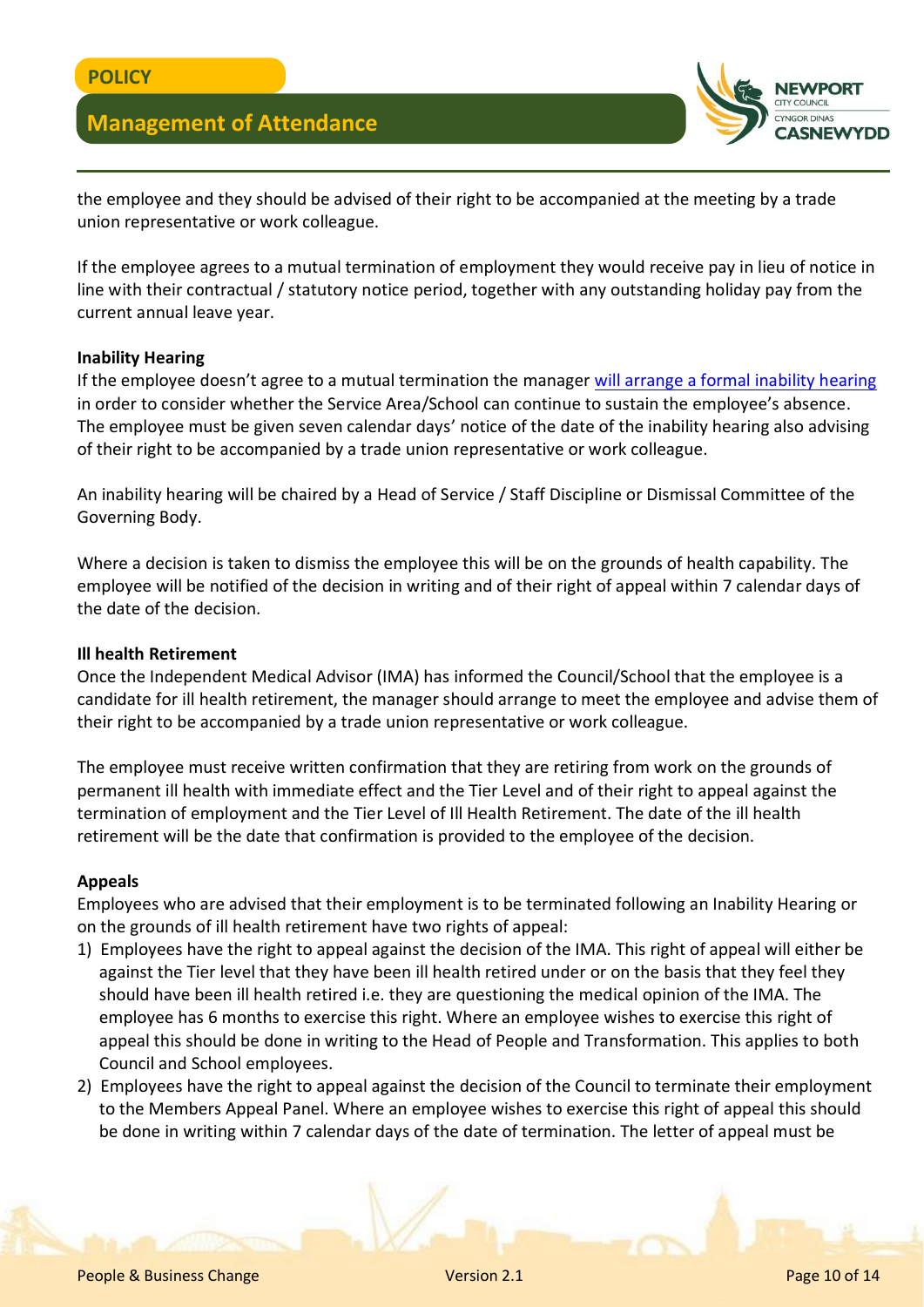

addressed to the Head of People and Transformation and must state the employee's grounds of appeal.

#### *School-based Employees*

*In a school, an employee who wishes to appeal against the decision of the School to terminate their employment has the right of appeal to the Governing Body's Staff Discipline and Dismissal Appeal Committee. The letter of appeal must be addressed to the Clerk to the Governing Body, and must state the employee's grounds of appeal.*

#### **[Industrial Injury](http://www.newport.gov.uk/documents/Policies/HR-Industrial-Injury---Guidelines-for-absence-as-a-result-of.pdf)**

Occupational sick pay is payable during absences from work through normal sickness absence and also sickness arising out of and in the course of their employment but not when an absence is due to the employee's own misconduct (referred to as an industrial disease or accident).

This absence is entirely separate from absence in respect of normal sickness and the one shall not be offset against the other for the purposes of calculating entitlements under the scheme.

Where an employee is absent from work as a result of an industrial disease or accident/ injury at work the employee shall be entitled to the provisions of the sickness pay scheme relating to industrial injury, provided they have complied with the following conditions:

- 1. Any accident arising out of and in the course of employment with the Council/School must be reported and recorded in accordance with the procedures laid down by the Council/School.
- 2. Where an employee seeks medical advice about an illness, which is suspected or alleged to result from the nature of their employment, the employee must report this to the Council/School at the first opportunity.
- 3. Certification of absence due to industrial disease or accident is followed in accordance with the usual requirements for certification of normal sickness.
- 4. In the case of the first and any subsequent absence due to industrial disease or accident an employee will be required to attend an appointment with the Occupational Health Advisor. If the Occupational Health Advisor is not satisfied that the absence is due to an industrial disease or accident the employee shall have the right of appeal to an independent medical advisor.

Failure to meet these conditions may result in the employee not being entitled to Occupational sick pay. The employee's right of appeal would remain.

#### **Medical Suspension**

There may be occasions when a manager considers that an employee is medically unfit to carry out their work. In such circumstances, if the employee fails to recognise this, the manager, in consultation with the Head of Service, can require the employee to refrain from work, on normal pay, pending a recommendation from Occupational Health. Managers should seek advice from Human Resources before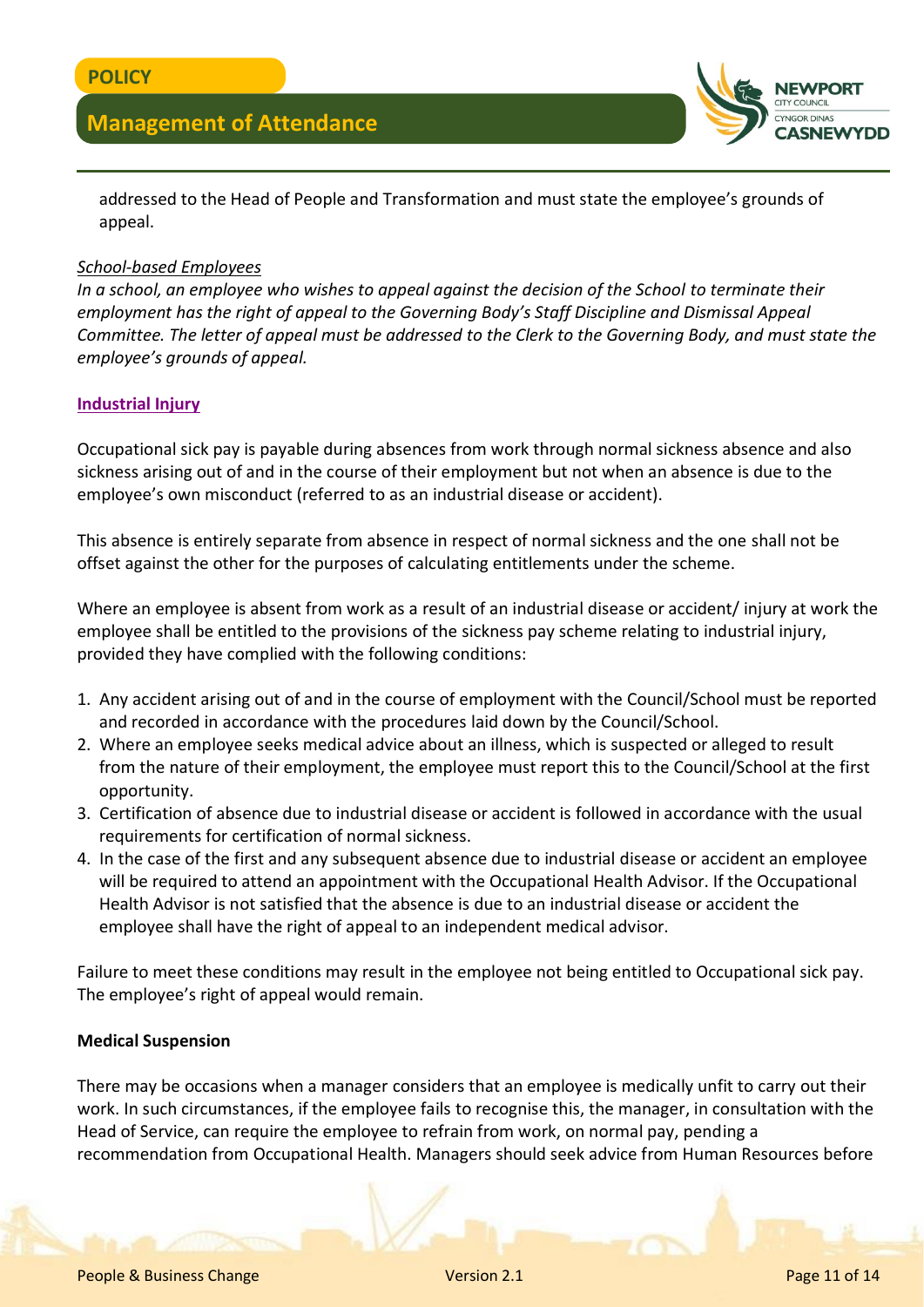

taking this course of action. [Once agreed, the manager should write to the employee to confirm this](http://www.newport.gov.uk/documents/Templates/HR-Medical-Suspension.docx)  [arrangement.](http://www.newport.gov.uk/documents/Templates/HR-Medical-Suspension.docx)

#### *School-based Employees*

*In a school, medical suspension would be determined by the Head Teacher, in consultation with the Chair of Governors.*

#### **Occupational Sick Pay**

| During 1st year of<br>service  | 1 month full pay (and after<br>completing 4 months |
|--------------------------------|----------------------------------------------------|
|                                | service a further 2 months                         |
|                                | half pay)                                          |
| During 2nd year                | 2 months full pay and 2                            |
| of service                     | months half pay                                    |
| During 3 <sup>rd</sup> year of | 4 months full pay and 4                            |
| service                        | months half pay                                    |
| During $4^{th}$ and $5^{th}$   | 5 months full pay and 5                            |
| year of service                | months half pay                                    |
| After 5 years'                 | 6 months full pay and 6                            |
| service                        | months half pay                                    |
|                                |                                                    |

#### **Please note: Occupational Sick Pay for teachers is paid in line with the Conditions of Service for School Teachers in England and Wales**

#### **Additional Hours**

Occupational Sick Pay benefits are calculated on the basis of contractual hours only. Should a part time employee be asked to work additional hours on an informal and ad hoc basis and subsequently not work those hours, or fail to achieve the contracted hours, because of sickness, the additional hours do not attract payment.

*It is only when there is a formal variation, in writing, to the employment contract, that an increase in the benefit will apply.*

**Bank Holiday Absence**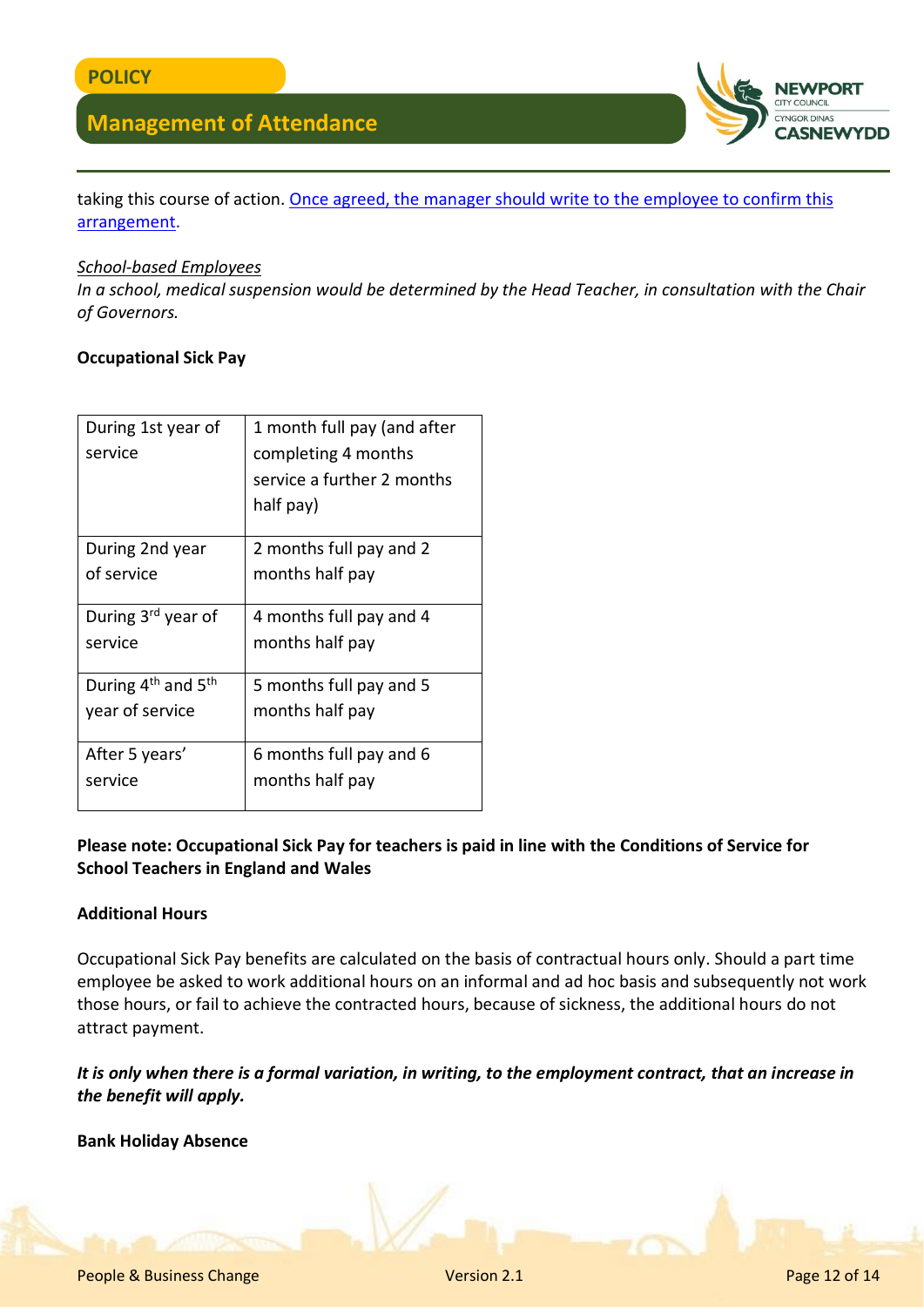

Employees who do not report for work on a Bank Holiday because of sickness, will not attract enhanced payments or attract time off in lieu. Furthermore, no substitute public or extra statutory holiday will be given.

#### **ANNUAL LEAVE**

#### **Sickness during a period of annual leave**

Where an employee is sick during a period of annual leave they must contact their manager by telephone, on the first day of any sickness during a holiday to inform them of their sickness period. The employee must also provide a Fit Note when they return to work if the absence is to be recorded as sickness rather than annual leave.

Where an employee fulfils the above conditions, the manager will grant the employee the same number of days' replacement annual leave in the current leave year as the number of annual leave days lost due to sickness or injury. The replacement leave must be taken in the employee's current annual leave year wherever practicable. Where carry over of leave is necessary due to the granting of replacement holiday leave, only the statutory element of any untaken leave may be carried over (with statutory annual leave being assumed to have been taken first in any leave year).

#### **Requesting annual leave during long term sickness absence**

Should an employee wish to use some of their annual leave entitlement during a period of long term sickness absence they must first obtain authorisation from their manager in line with the requirements for requesting annual leave under the [Leave of Absence Policy.](http://www.newport.gov.uk/documents/Policies/HR-Leave-of-Absence-Policy.pdf)

In cases where annual leave is being requested in order to take a holiday, before authorisation is provided, the manager may require confirmation from the employee's GP or Occupational Health that the holiday will not prejudice their recovery.

Where authorisation is provided the period will be considered as annual leave and will be deducted from the employee's annual leave entitlement and paid in accordance.

#### **Annual leave during long term sickness absence**

An employee who is absent on sick leave will continue to accrue their full contractual annual leave entitlement. However, contractual annual leave entitlement over and above the minimum statutory holiday entitlement provided for by the Working Time Regulations 1998 cannot be carried forward from one leave year into the next.

Where an employee returns to work following a long term sickness absence, any annual leave entitlement accrued should be taken in the same annual leave year where practicable. The manager may require an employee to take all or part of his/her accrued holiday on particular days.